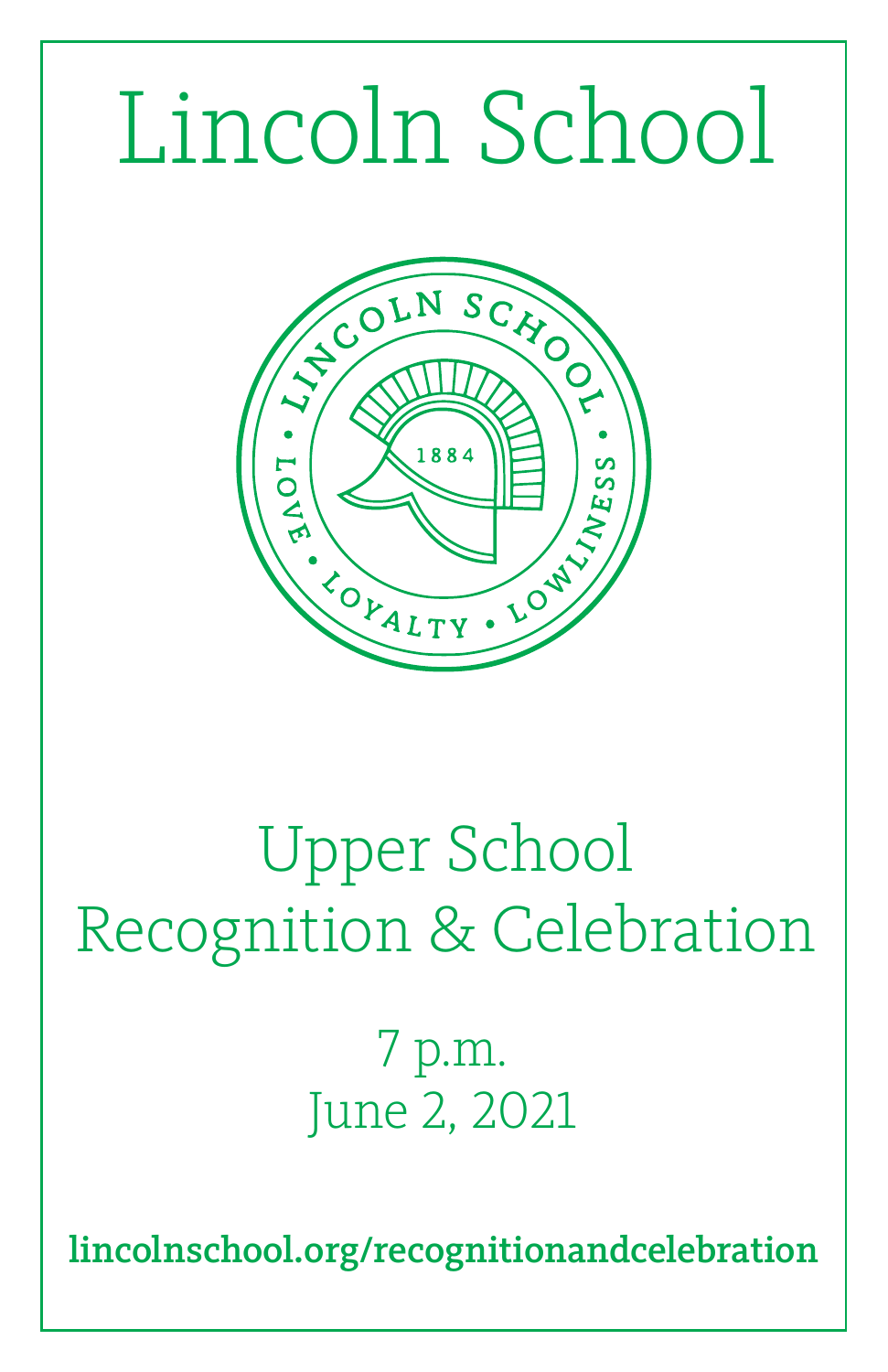#### **Welcome**

Sophie Glenn Lau '88, *Head of School* Peter Brooks, *Upper School Director*

#### **Student Reflections**

Grade 9 Mary Alice Trendell Grade 10 Sarah Caldwell Grade 11 Larissa Derenyanko Grade 12 Sophia-Joy Agbelese

## **Performing Arts Department Awards**

Louise E. McMillen Music Award Undergraduate Music Award T. James Hallan Music Award Undergraduate Theatre Award Senior Theatre Award

# **Visual Arts Department Awards**

Helena Strickler Poe Art Award Edna M. Martin Art Award Undergraduate Photography Award Senior Photography Award

# **English Department Awards**

Naomi Brodsky Essay Award Constance Witherby Creative Writing Award Marion Shirley Cole Junior English Award Eleanor Hayden Kittredge Senior English Award

### **History Department Awards**

Elizabeth H. Giangreco Awards Claiborne Pell United States History Medal Frances Lucas Henderson Award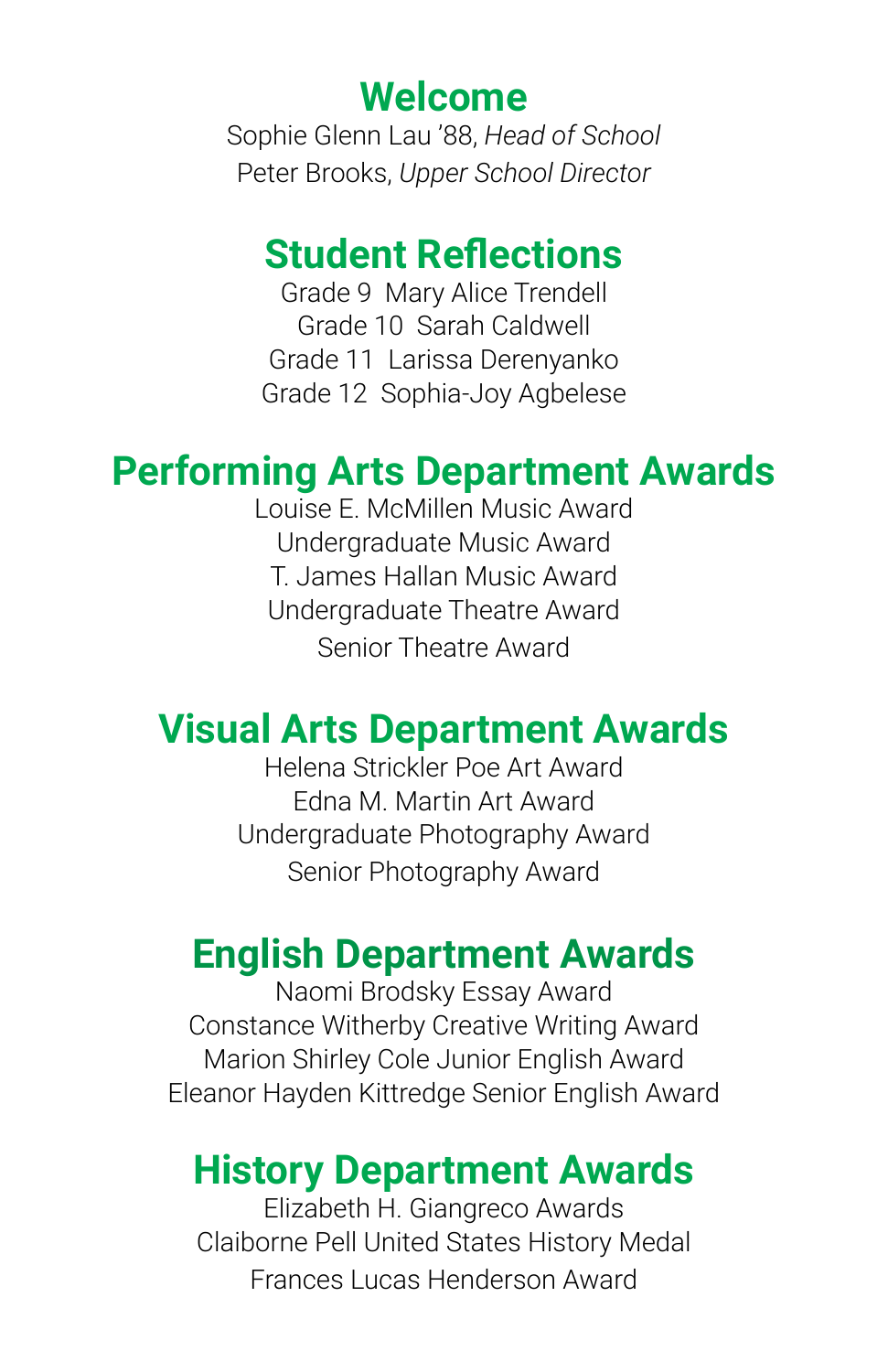# **Math Department Awards**

American Mathematical Society Award Rensselaer Math and Science Medal

#### **Science Department Awards**

Eileen P. McGrath Science Award Samuel Priest and Hazel Priest Korper Science Award Dorothy W. Gifford Physical Sciences Award

#### **World Languages Awards**

Senior Linguist Award

#### **Junior Awards**

Secretary of State Nellie M. Gorbea 2021 Leadership Award Isador S. and Cecile Low Community Service Award Spirit and Light Award Bridge Building Award Academic Commitment Award Creativity Award Renaissance Woman Award Faculty Award

#### **Senior Awards**

David N. Cicilline Congressional Leadership Award Miriam Sewall Converse Award Sara Greene Beckwith Award Mary Louise Schaffner Award Jane Woodruff Greenough Award Senior Faculty Award

# **Yearbook Dedication & Presentation**

*presented by the Yearbook Staff*